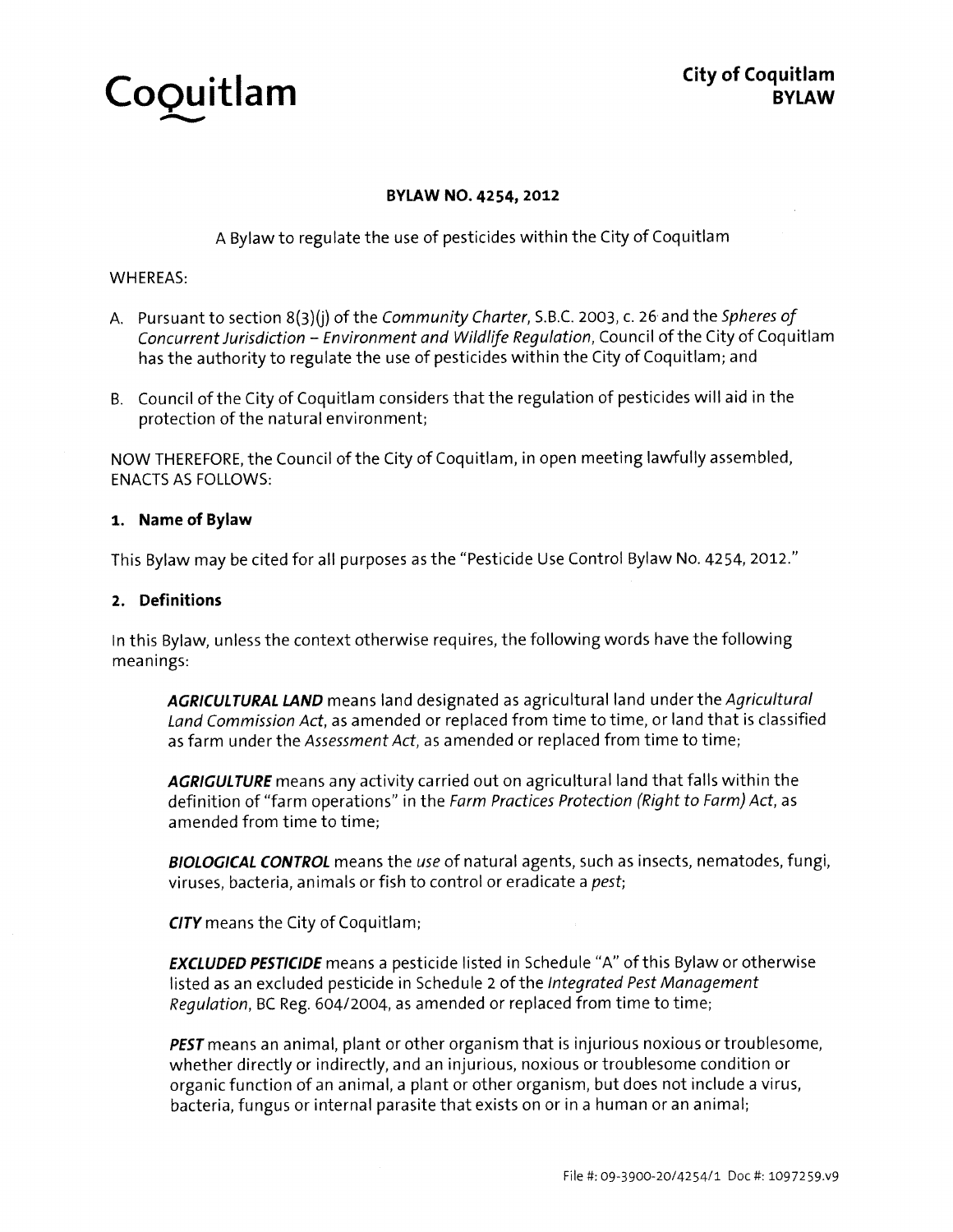**PESTICIDE** means a chemical, biological control or other material that is represented, sold, used or intended to be used to prevent, destroy, repel or mitigate a *pest*, an includes:

- i. a plant growth regulator, plant defoliator or plant desiccant;
- ii. <sup>a</sup> pest control product as defined in the Pest Control Products Act (Canada), as amended or replaced from time to time;
- iii. a substance that is classified as a pesticide by the Integrated Pest Management Act (British Columbia), as amended or replaced from time to time;

PRIVATE RESIDENTIAL LAND means land used for residential purposes, including without limitation, common property of <sup>a</sup> strata corporation with a residential component;

**CITY LAND** means land owned or vested in the City;

USE OR USED with respect to a *pesticide*, includes mix, prepare or apply, or possess for the purpose of applying.

# 3. Prohibition

Except as otherwise provided under this Bylaw, a person must not use, or permit or cause to be used, <sup>a</sup> pesticide for the purpose of maintaining outdoor trees, shrubs, flowers, other ornamental plants or turf in, under or upon any private residential land or City Land.

# 4. Exceptions

- 4.1 This Bylaw does not apply to:
	- 4.1.1 an excluded pesticide;
	- 4.1.2 the management of a *pest* that transmits a human or animal disease;
	- 4.1.3 the management of a *pest* that impacts *agriculture* or forestry;
	- 4.1.4 residential areas of farms;
	- 4.1.5 buildings or inside buildings;
	- 4.1.6 land used for *agriculture*, forestry, transportation, public utilities or pipelines unless the public utility or pipeline is on City Land;
	- 4.1.7 the use of a *pesticide* in response to a human or animal health issue;
	- 4.1.8 the use of a biological control to control or eradicate a pest; and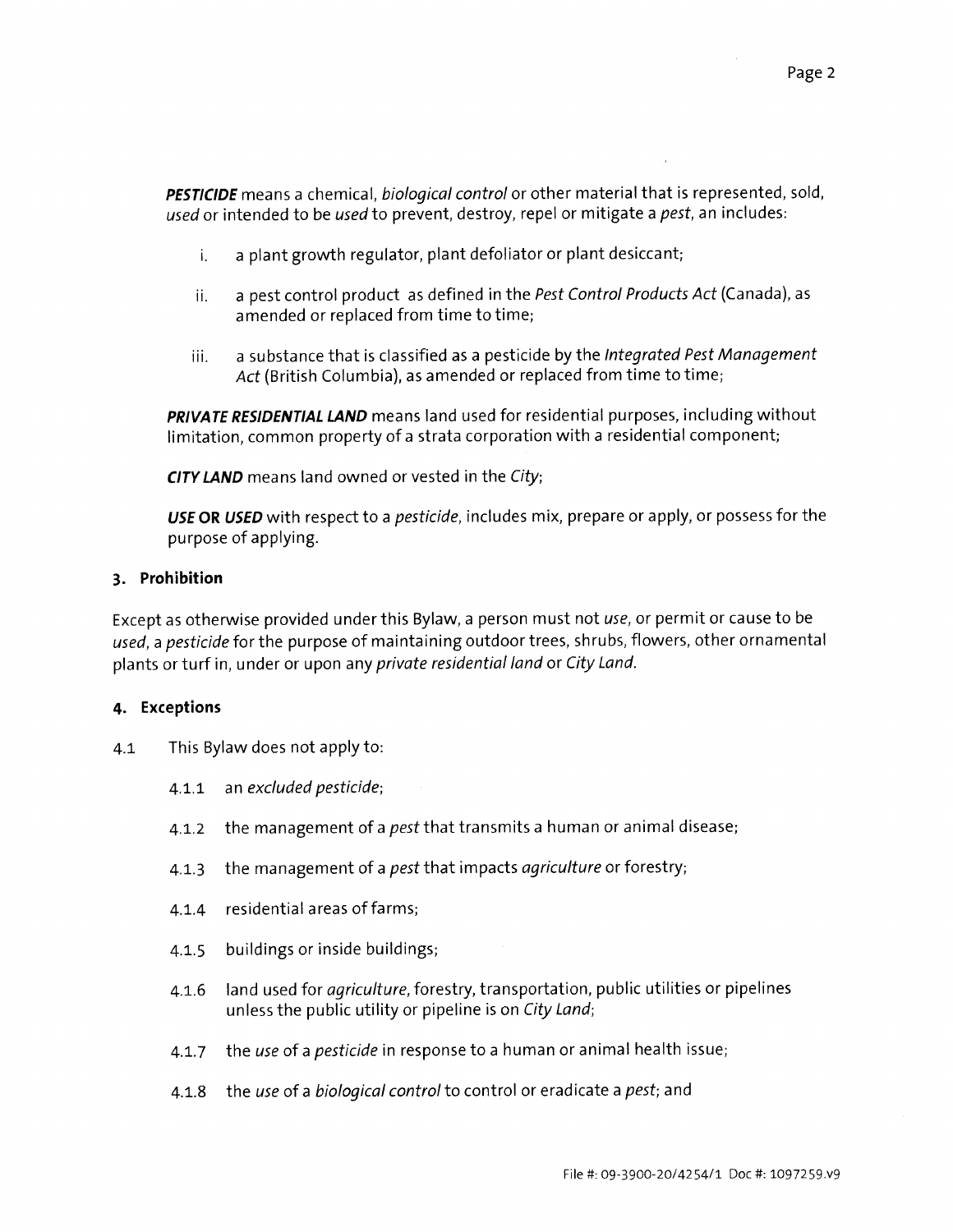4.1.9 the Centennial Rose Garden, located at 624 Poirier Street and legally described as Lot 202 District Lot 357 Group <sup>1</sup> New Westminster District Plan 41262, until such time as the Fraser Pacific Rose Society has completely transitioned the Rose Garden to disease-resistant roses.

# 5. Sale of Pesticides

5.1 No person shall sell, offer for sale or display for sale any pesticide, other than an excluded pesticide, within the City unless that person displays the notice attached as Schedule <sup>B</sup> to this Bylaw at every display of the pesticide.

# 6. Offence and Penalty

- 6.1 Every person who violates any provision of this Bylaw, or who allows or permits any act or thing to be done in violation of this Bylaw, or who neglects to or refrains from doing anything required to be done by any provision of this Bylaw, is guilty of an offence against this Bylaw and each day that <sup>a</sup> violation continues is deemed to be a separate offence against this Bylaw.
- 6.2 Every person who violates <sup>a</sup> provision of this bylaw, or who consents, allows or permits an act or thing to be done in violation of <sup>a</sup> provision of this bylaw, or who neglects or refrains from doing anything required by a provision of this bylaw, is guilty of an offence and is liable, upon summary conviction, to a fine not exceeding the maximum set out in the Offence Act, as amended.

# 7. Severability

If any section or part of <sup>a</sup> section of this Bylaw is held to be invalid by <sup>a</sup> Court of competent jurisdiction, then that invalid portion shall be severed and the remainder of this Bylaw shall be deemed to have been enacted and adopted without the severed portion.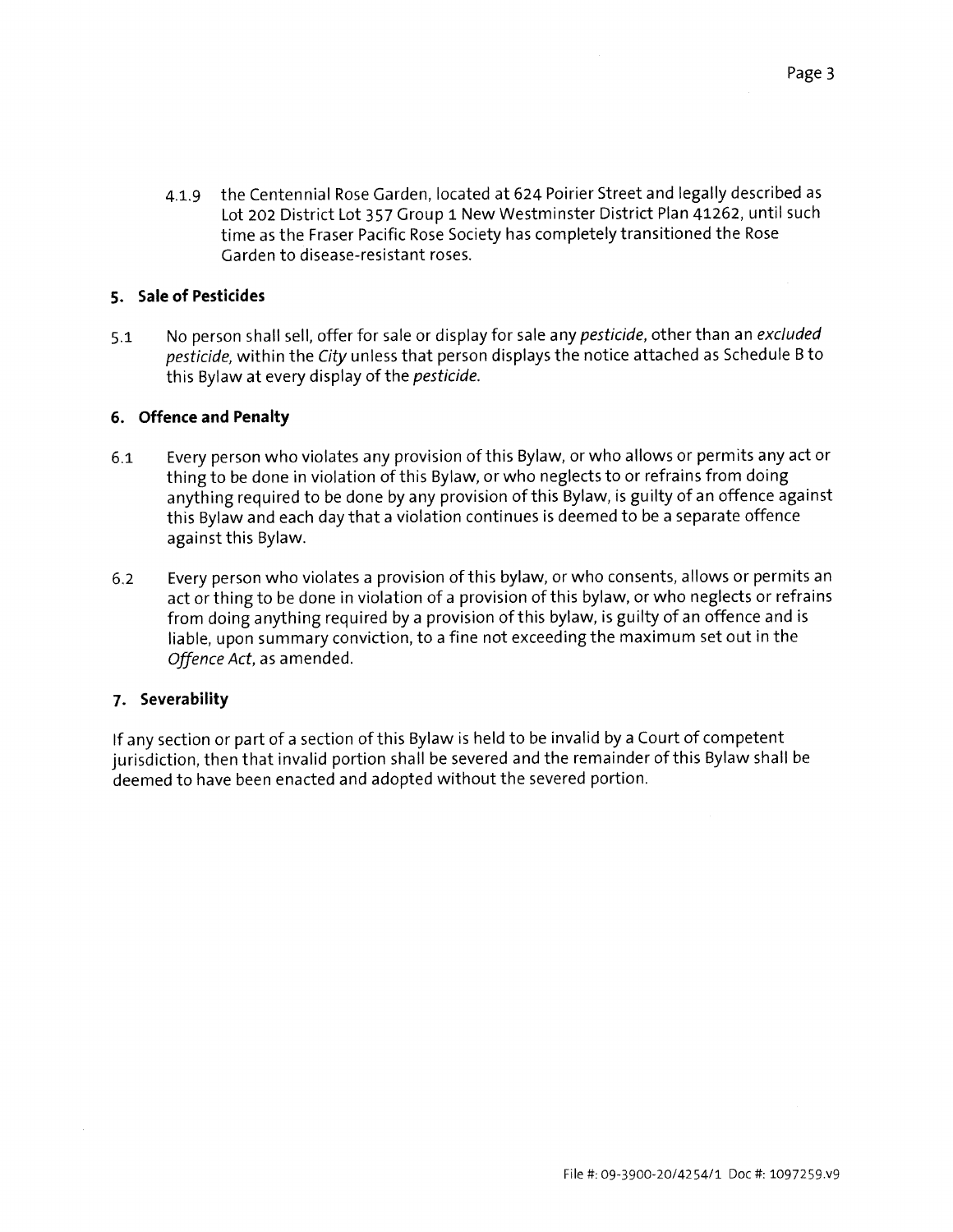READ <sup>A</sup> FIRST TIME this 20th day of February, 2012.

READ <sup>A</sup> SECOND TIME this 20th day of February, 2012.

READ <sup>A</sup> THIRD TIME this 20th day of February, 2012.

GIVEN FOURTH AND FINAL READING and the Seal of the Corporation affixed this 23<sup>rd</sup> day of April, 2012.

MAYOR

Mechand & **CLERK**  $\setminus$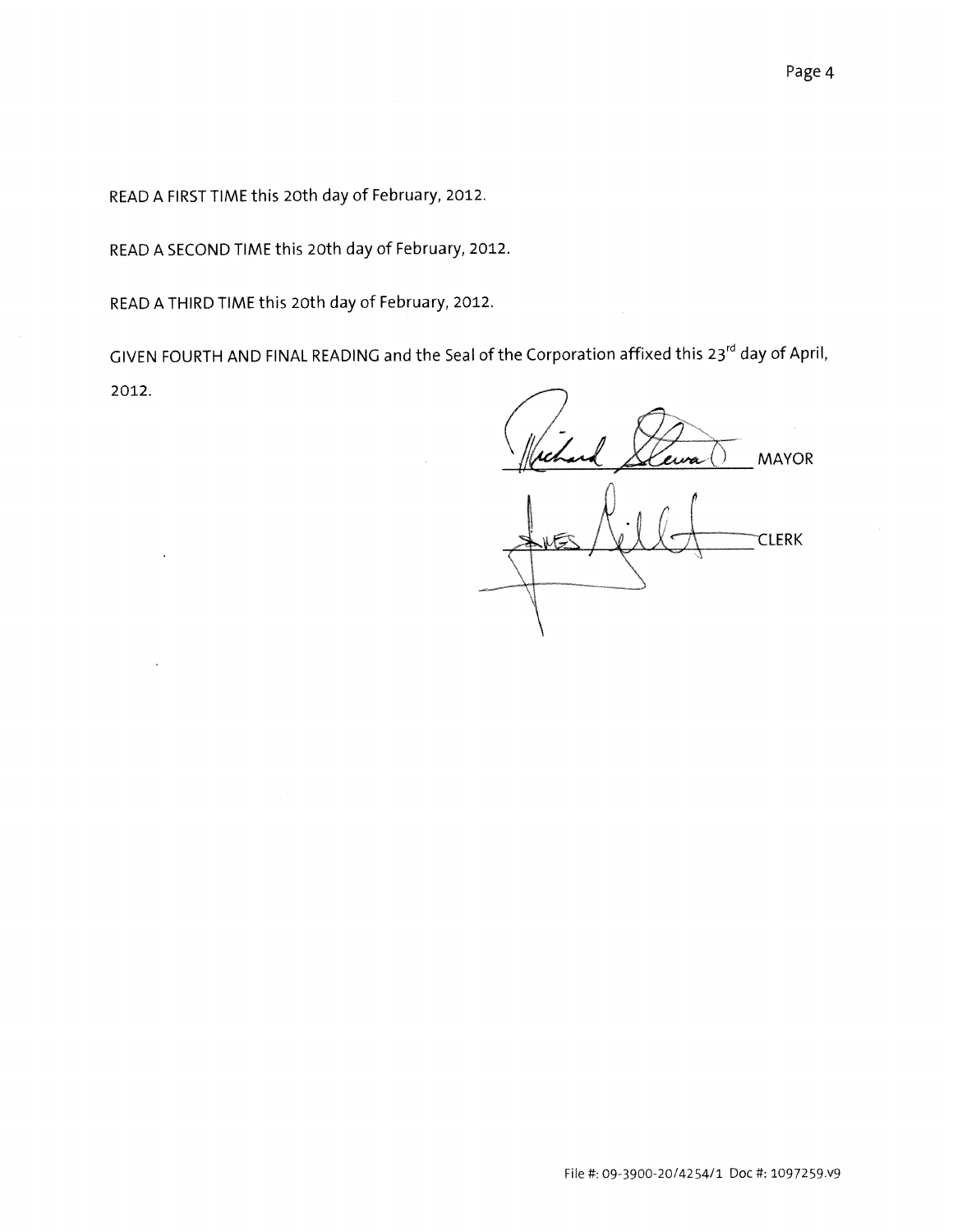#### SCHEDULE "A"

# Excluded Pesticides

- acetic acid (DOMESTIC)
- animal repellents (DOMESTIC and COMMERICAL) except thiram
- anti-fouling paints (DOMESTIC and COMMERCIAL)
- antisapstain wood preservatives used on private, industrial land owned by the company or person responsible for the application (COMMERCIAL)
- asphalt solids (pruning paints) (DOMESTIC and COMMERCIAL)
- bacillus thuringiensis kurstaki (Btk) (DOMESTIC)
- bactericides used in petroleum products (DOMESTIC and COMMERCIAL)
- boron compounds (DOMESTIC)
- boron compounds with up to 5% copper for insect control and wood preservation (COMMERCIAL)
- capsaicin (DOMESTIC, COMMERICAL and RESTRICTED)
- cleansers (DOMESTIC and COMMERCIAL)
- corn gluten meal (DOMESTIC and COMMERICAL)
- d-phenothryn (DOMESTIC)
- d-trans-allethrin, also referred to as d-cis, trans allethrin (DOMESTIC)
- deodorizers (DOMESTIC and COMMERCIAL)
- fatty acids (DOMESTIC)
- ferric phosphate (DOMESTIC and COMMERCIAL)
- ferrous sulphate (DOMESTIC and COMMERCIAL)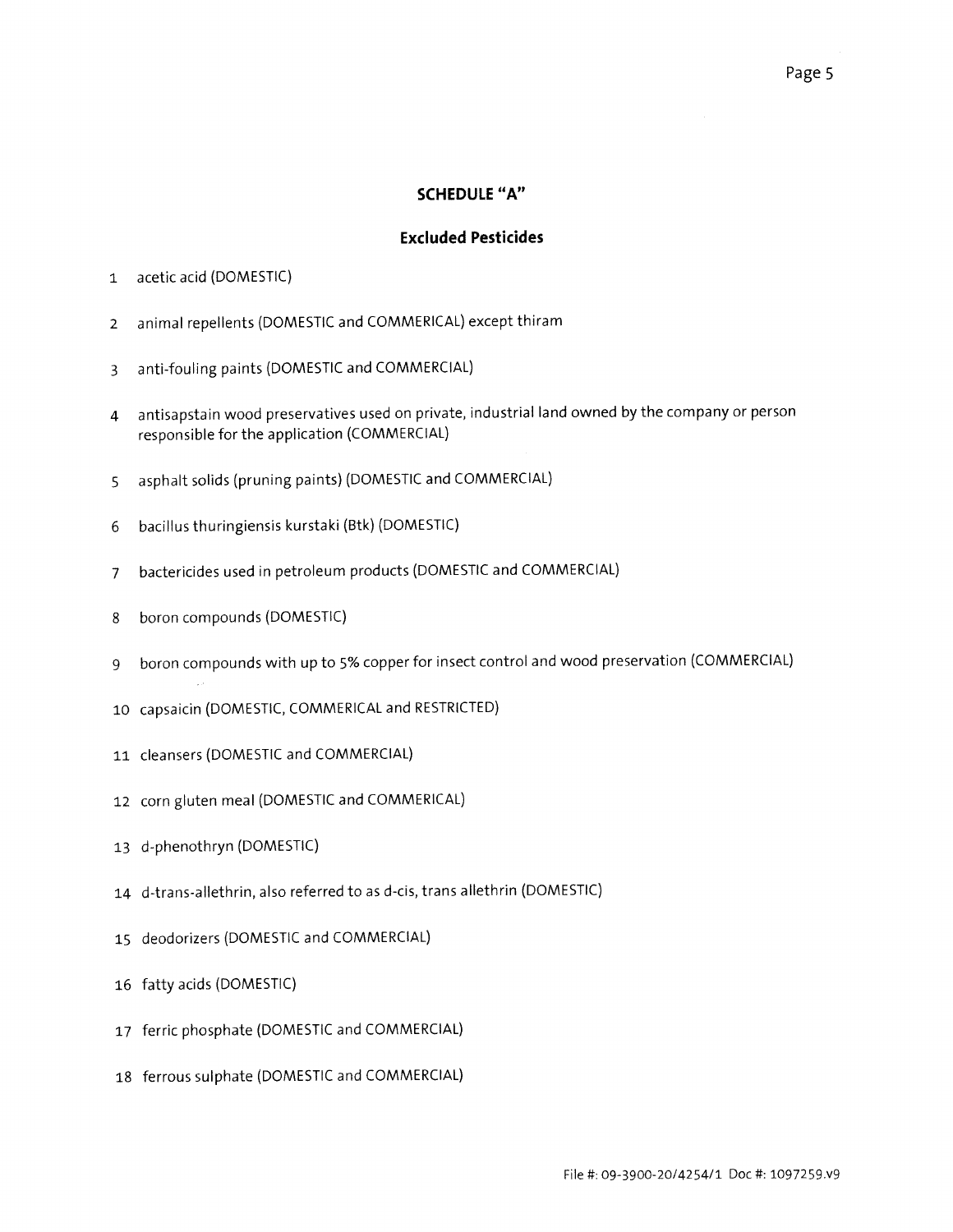- hard surface disinfectants (DOMESTIC and COMMERCIAL)
- insect bait stations (DOMESTIC)
- insect pheromones (DOMESTIC and COMMERCIAL)
- insect repellents (DOMESTIC)
- laundry additives (DOMESTIC and COMMERCIAL)
- material preservatives (DOMESTIC and COMMERCIAL)
- methoprene (DOMESTIC)
- mineral oils for insect and mite control (DOMESTIC)
- 27 n-octyl bicycloheptene dicarboximide (DOMESTIC)
- naphthalene for fabric protection (DOMESTIC)
- paradichlorobenzene for fabric protection (DOMESTIC)
- pesticides in aerosol containers (DOMESTIC)
- pesticides registered under the federal Act for application to pets (DOMESTIC and COMMERICIAL)
- piperonyl butoxide (DOMESTIC)
- plant growth regulators (DOMESTIC)
- polybutene bird repellents (DOMESTIC and COMMERCIAL)
- pyrethrins (DOMESTIC)
- resmethrin (DOMESTIC)
- rotenone (DOMESTIC)
- silica aerogel, also referred to as silica gel, amorphous silica and amorphous silica gel (DOMESTIC and COMMERCIAL)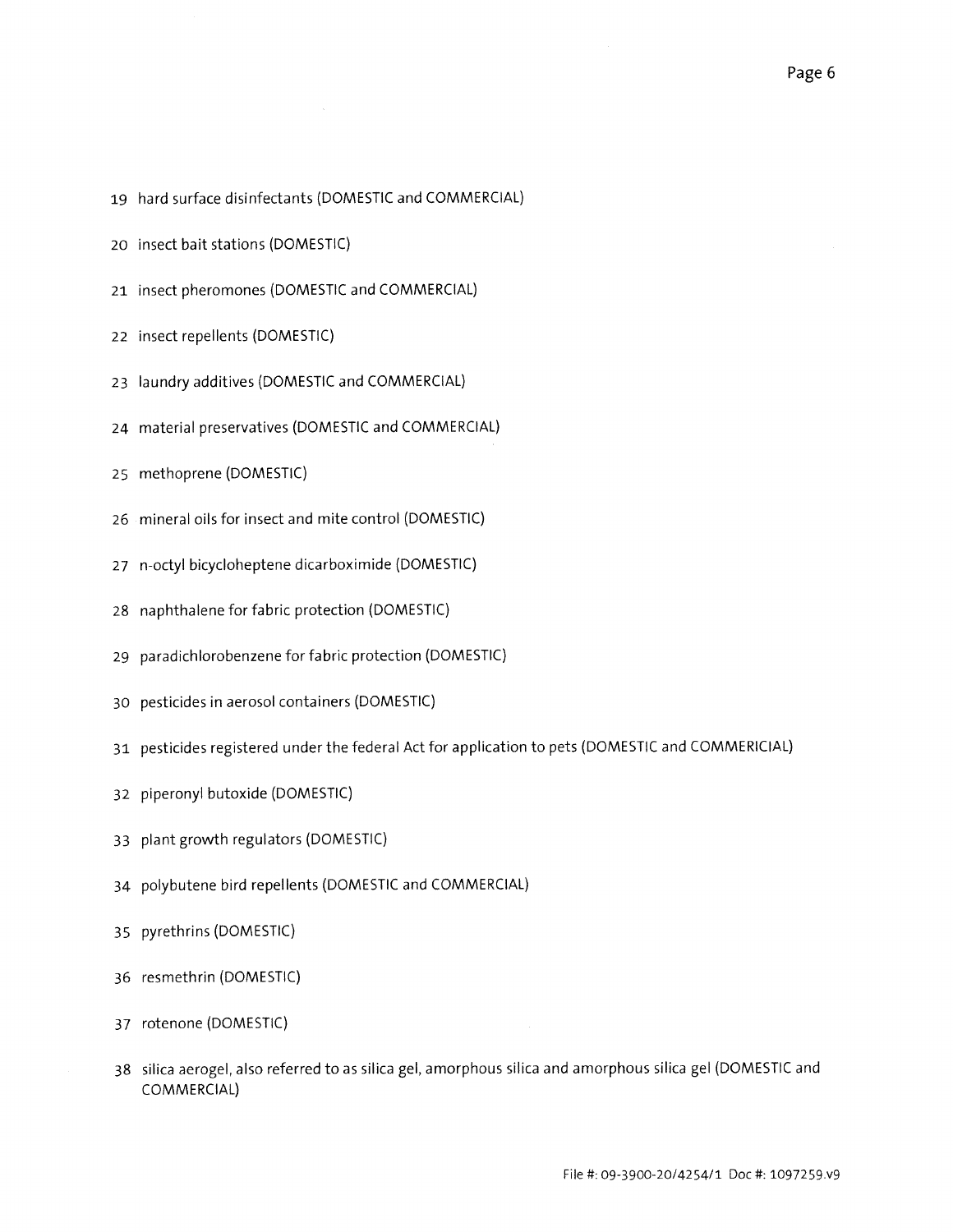- silicon dioxide, also referred to as "diatomaceous earth" (DOMESTIC and COMMERCIAL)
- slim icides (COMMERCIAL)
- soaps (DOMESTIC and COMMERCIAL)
- sulphur, including lime sulphur, sulphide sulphur and calcium polysulphide (DOMESTIC)
- surfactants (DOMESTIC and COMMERCIAL)
- swimming pool algicides and bactericides (DOMESTIC and COMMERCIAL)
- tetramethrin (DOMESTIC)
- wood preservatives (DOMESTIC)